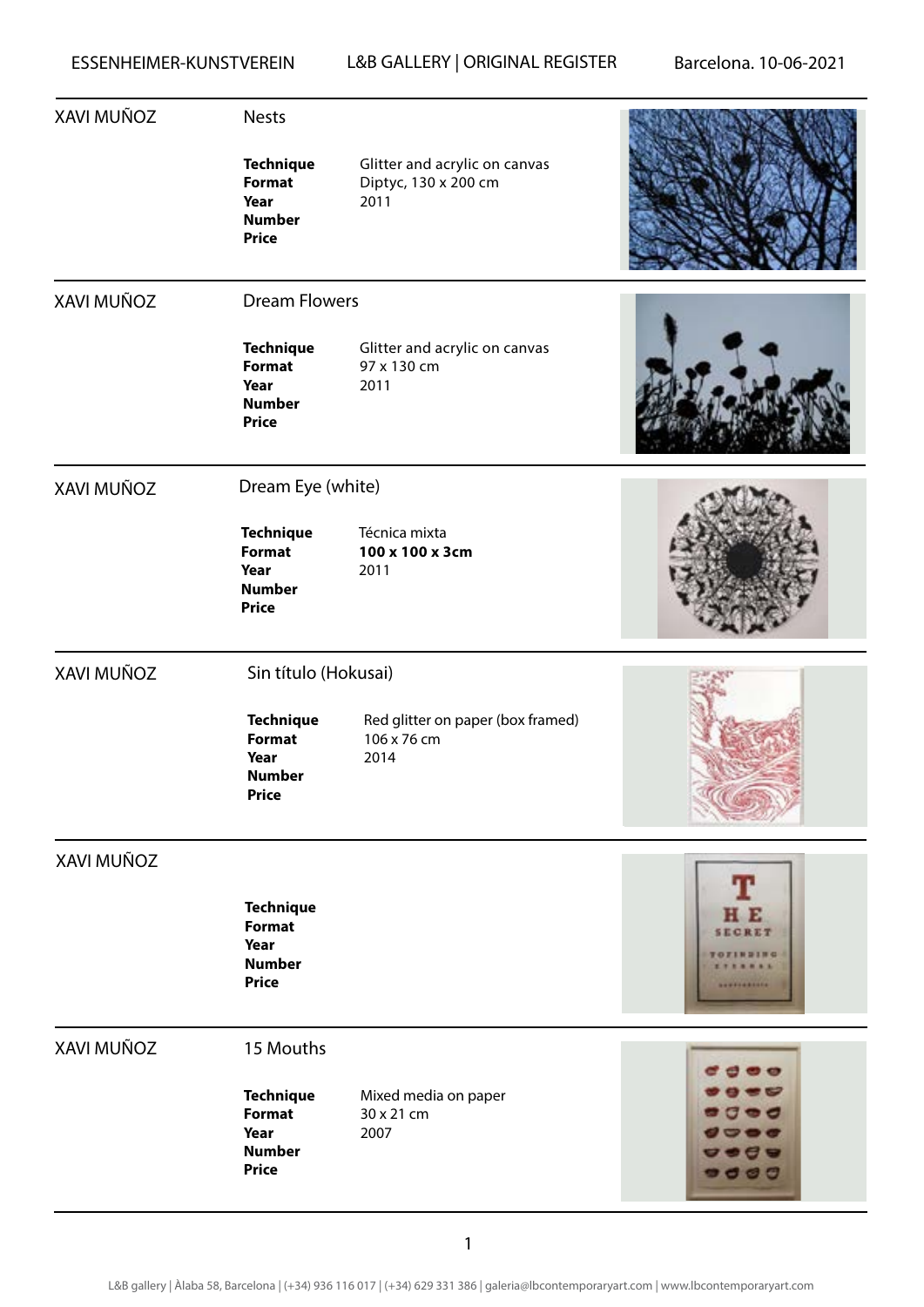| <b>XAVI MUÑOZ</b> | remember                                                                                           |                                                                                                             |           |
|-------------------|----------------------------------------------------------------------------------------------------|-------------------------------------------------------------------------------------------------------------|-----------|
|                   | <b>Technique</b><br><b>Format</b><br>Year<br><b>Number</b><br><b>Price</b>                         |                                                                                                             |           |
| XAVI MUÑOZ        | mans<br><b>Technique</b><br><b>Format</b><br>Year<br><b>Number</b><br><b>Price</b>                 |                                                                                                             |           |
| XAVI MUÑOZ        | Marmalade<br><b>Technique</b><br><b>Format</b><br>Year<br><b>Number</b><br><b>Price</b>            | Mixed media on paper<br>70 x 50 cm<br>2010                                                                  |           |
| XAVI MUÑOZ        | <b>Red Shoes</b><br><b>Technique</b><br><b>Format</b><br>Year<br><b>Number</b><br><b>Price</b>     | Mixed media on canvas<br>130 x 97 cm<br>2011                                                                |           |
| XAVI MUÑOZ        | Landscape (Gold)<br><b>Technique</b><br><b>Format</b><br>Year<br><b>Price</b>                      | Rose thorns on handmade japanese<br>paper, paint 1/3 (box framed)<br>100 x 55 cm<br>2016                    | LANDSCAPE |
| XAVI MUÑOZ        | Landscape (domestic)<br><b>Technique</b><br><b>Format</b><br>Year<br><b>Number</b><br><b>Price</b> | Espinas de rosa sobre papel japonés<br>hecho a mano, pintura (enmarcado en<br>caja)<br>21'5 x 30 cm<br>2016 |           |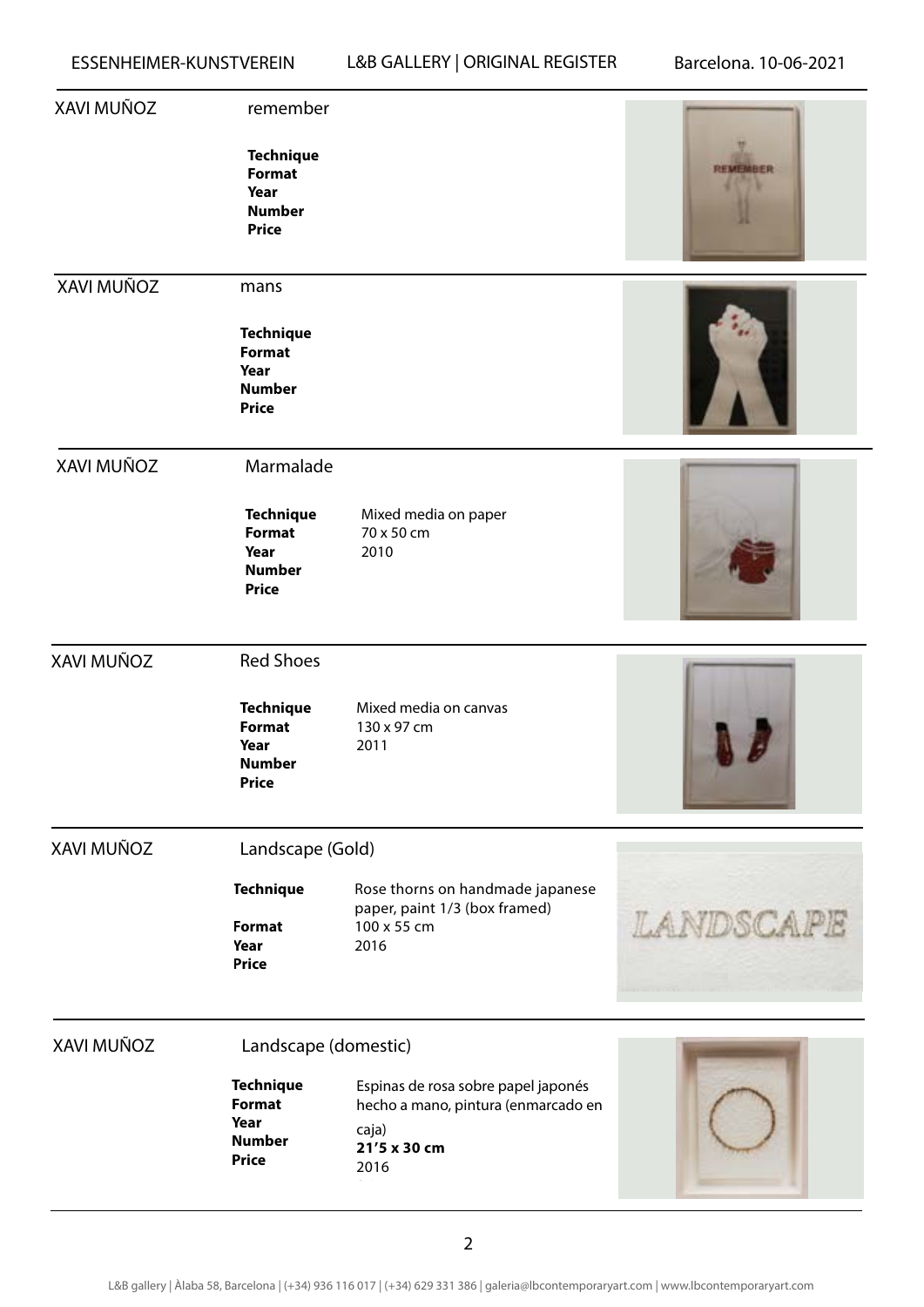## XAVI MUÑOZ

|            | <b>Technique</b><br><b>Format</b><br>Year<br><b>Number</b><br><b>Price</b>                | Natural elements (vine branches) and<br>paint<br>26 x 26 cm (x3)<br>2014 |  |
|------------|-------------------------------------------------------------------------------------------|--------------------------------------------------------------------------|--|
| XAVI MUÑOZ |                                                                                           |                                                                          |  |
|            | <b>Technique</b><br><b>Format</b><br>Year<br><b>Number</b><br><b>Price</b>                | Natural elements (vine branches) and<br>paint<br>26 x 26 cm (x3)<br>2014 |  |
| XAVI MUÑOZ |                                                                                           |                                                                          |  |
|            | <b>Technique</b><br><b>Format</b><br>Year<br><b>Number</b><br><b>Price</b>                | Natural elements (vine branches) and<br>paint<br>26 x 26 cm (x3)<br>2014 |  |
| XAVI MUÑOZ | Paricutin 1<br><b>Technique</b><br><b>Format</b><br>Year<br><b>Number</b><br><b>Price</b> |                                                                          |  |
| XAVI MUÑOZ | Paricutin 2<br><b>Technique</b><br><b>Format</b><br>Year<br><b>Number</b><br><b>Price</b> |                                                                          |  |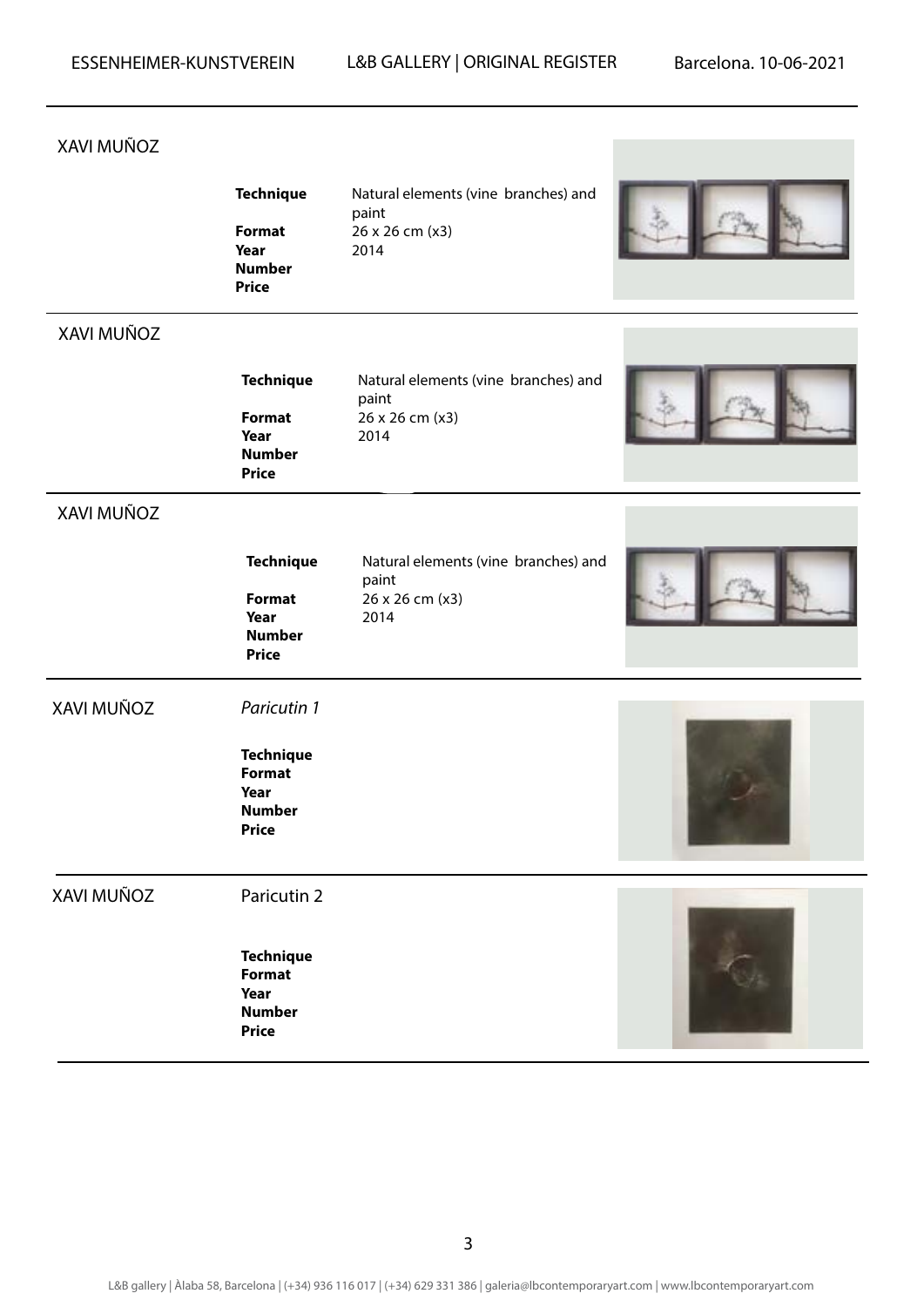## XAVI MUÑOZ

| Technique     |  |
|---------------|--|
| Format        |  |
| Year          |  |
| <b>Number</b> |  |
| Price         |  |

Mixed media 22 x 16 cm 2020

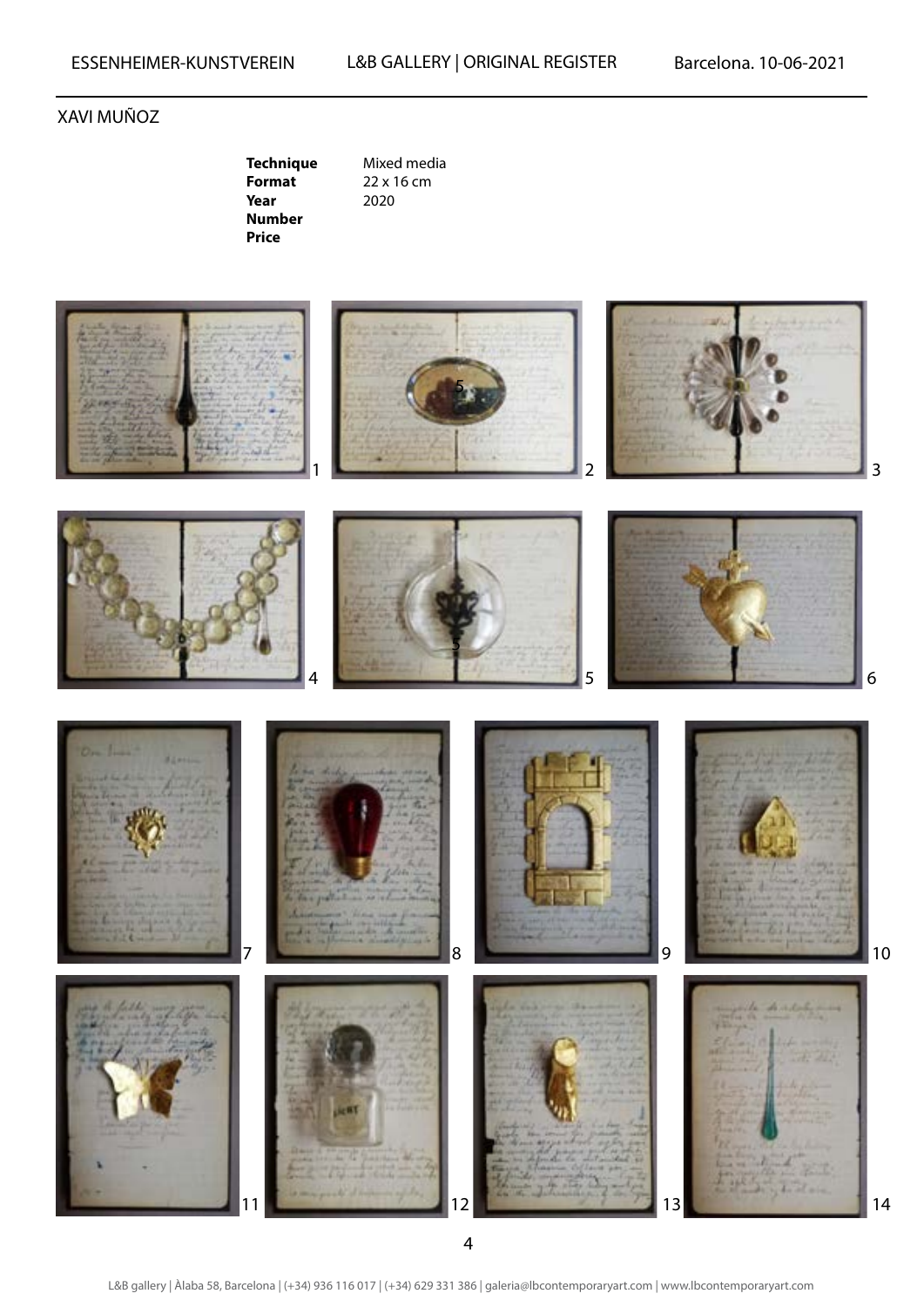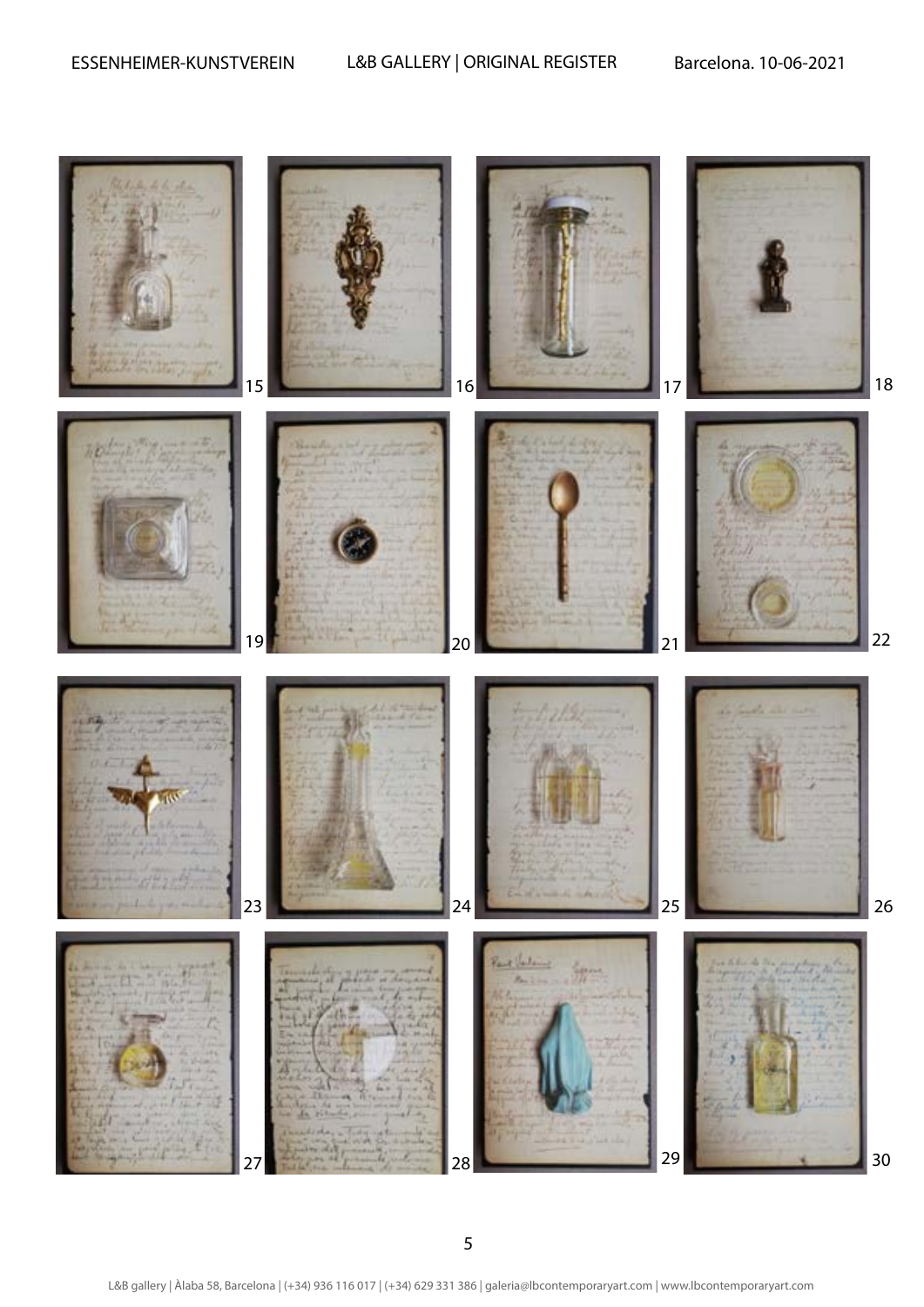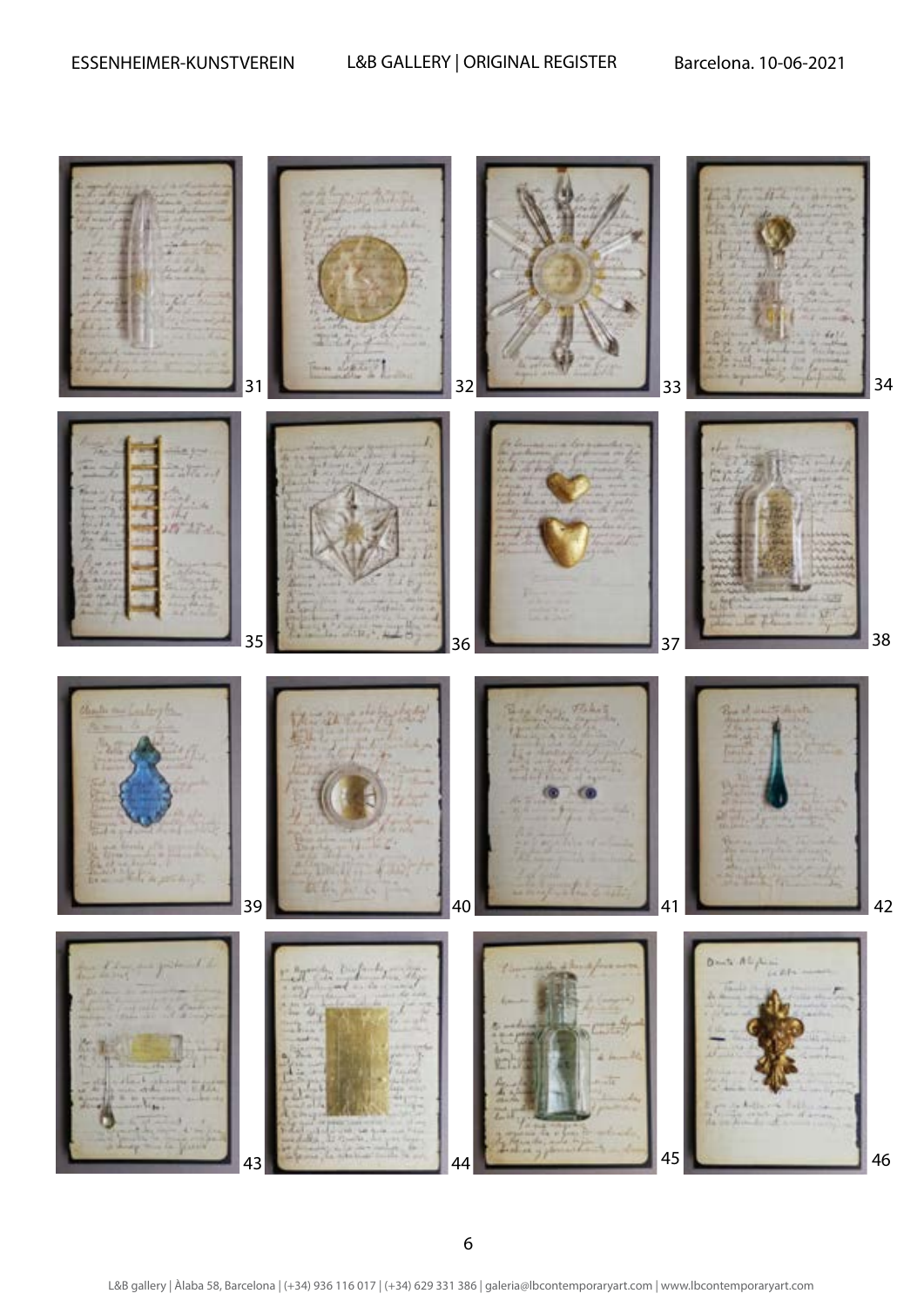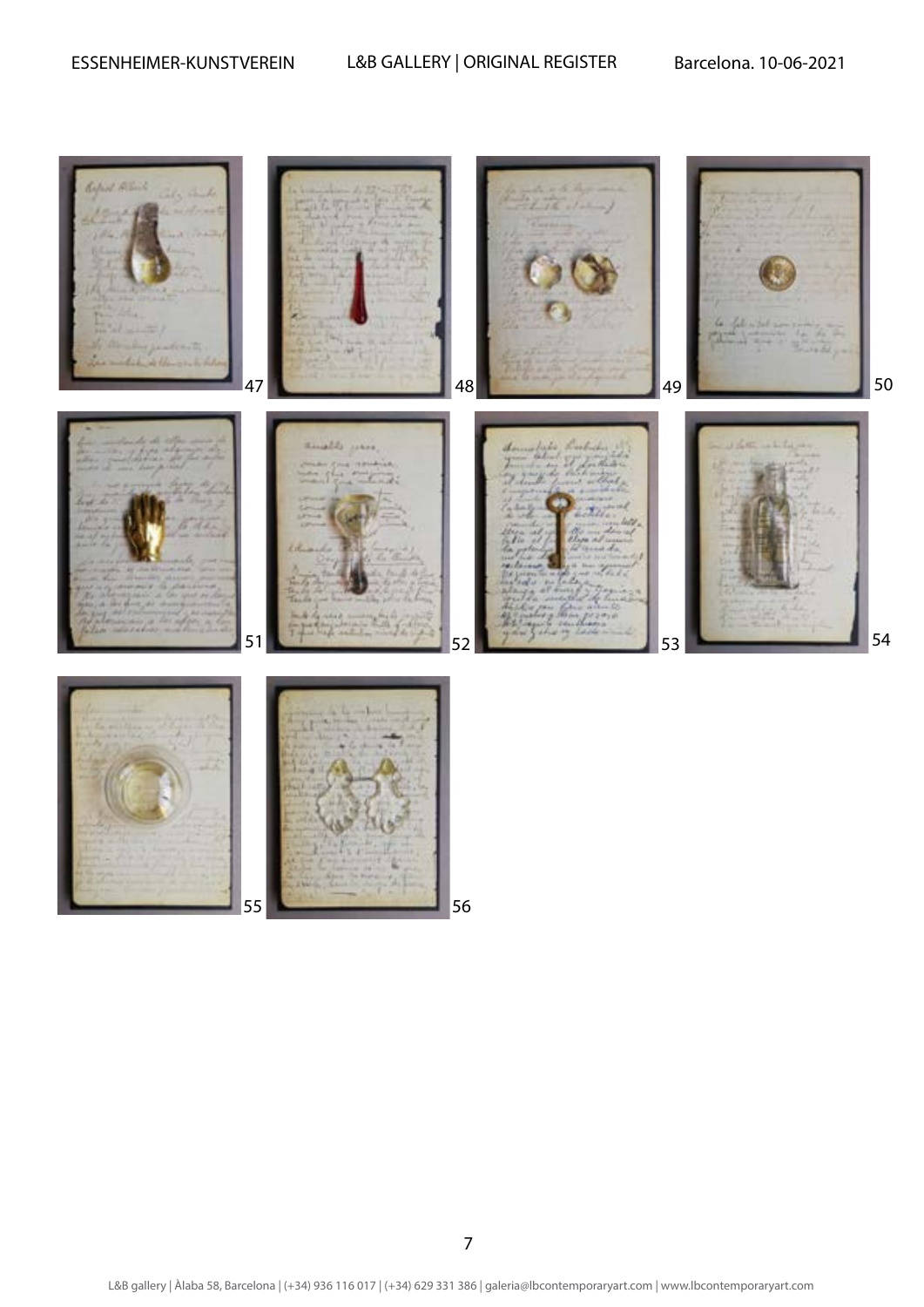| XAVI MUÑOZ        | <b>IKWBL1</b>                                                                                |                                   |                                                              |
|-------------------|----------------------------------------------------------------------------------------------|-----------------------------------|--------------------------------------------------------------|
|                   | <b>Technique</b><br><b>Format</b><br>Year<br><b>Number</b><br><b>Price</b>                   | Mixed media<br>27 x 22 cm<br>2020 | <b>KNOW</b><br><b>WHERE</b><br><b>BEAUTY</b><br><b>LIVES</b> |
| XAVI MUÑOZ        | <b>IKWBL 2</b><br><b>Technique</b><br><b>Format</b><br>Year<br><b>Number</b><br><b>Price</b> | Mixed media<br>27 x 22 cm<br>2020 |                                                              |
| <b>XAVI MUÑOZ</b> | <b>IKWBL 3</b><br><b>Technique</b><br><b>Format</b><br>Year<br><b>Number</b><br><b>Price</b> | Mixed media<br>27 x 22 cm<br>2020 |                                                              |
| XAVI MUÑOZ        | <b>IKWBL4</b><br><b>Technique</b><br><b>Format</b><br>Year<br><b>Number</b><br><b>Price</b>  | Mixed media<br>27 x 22 cm<br>2020 |                                                              |
| XAVI MUÑOZ        | <b>IKWBL 5</b><br><b>Technique</b><br><b>Format</b><br>Year<br><b>Number</b><br><b>Price</b> | Mixed media<br>27 x 22 cm<br>2020 |                                                              |
| <b>XAVI MUÑOZ</b> | IKWBL 6<br><b>Technique</b><br><b>Format</b><br>Year<br><b>Number</b><br><b>Price</b>        | Mixed media<br>27 x 22 cm<br>2020 |                                                              |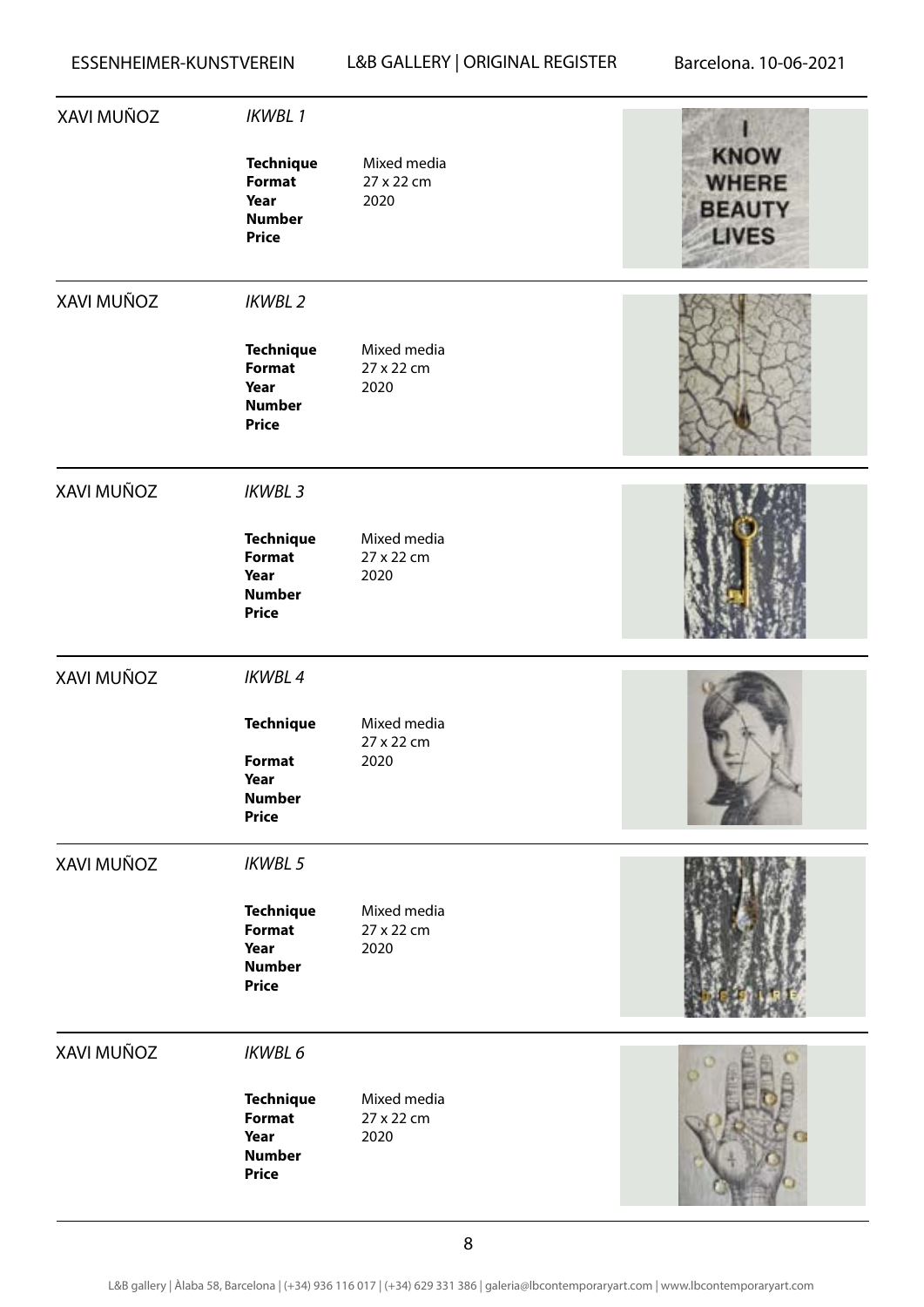| XAVI MUÑOZ        | <b>IKWBL 7</b><br><b>Technique</b><br><b>Format</b><br>Year<br><b>Number</b><br><b>Price</b> | Mixed media<br>27 x 22 cm<br>2020 |  |
|-------------------|----------------------------------------------------------------------------------------------|-----------------------------------|--|
| XAVI MUÑOZ        | <b>IKWBL8</b><br><b>Technique</b><br><b>Format</b><br>Year<br><b>Number</b><br><b>Price</b>  | Mixed media<br>27 x 22 cm<br>2020 |  |
| XAVI MUÑOZ        | IKWBL 9<br><b>Technique</b><br><b>Format</b><br>Year<br><b>Number</b><br><b>Price</b>        | Mixed media<br>27 x 22 cm<br>2020 |  |
| <b>XAVI MUÑOZ</b> | IKWBL 10<br><b>Technique</b><br><b>Format</b><br>Year<br><b>Number</b><br><b>Price</b>       | Mixed media<br>27 x 22 cm<br>2020 |  |
| <b>XAVI MUÑOZ</b> | <b>IKWBL11</b><br><b>Technique</b><br><b>Format</b><br>Year<br><b>Number</b><br><b>Price</b> | Mixed media<br>27 x 22 cm<br>2020 |  |
| XAVI MUÑOZ        | IKWBL 12<br><b>Technique</b><br><b>Format</b><br>Year<br><b>Number</b><br><b>Price</b>       | Mixed media<br>27 x 22 cm<br>2020 |  |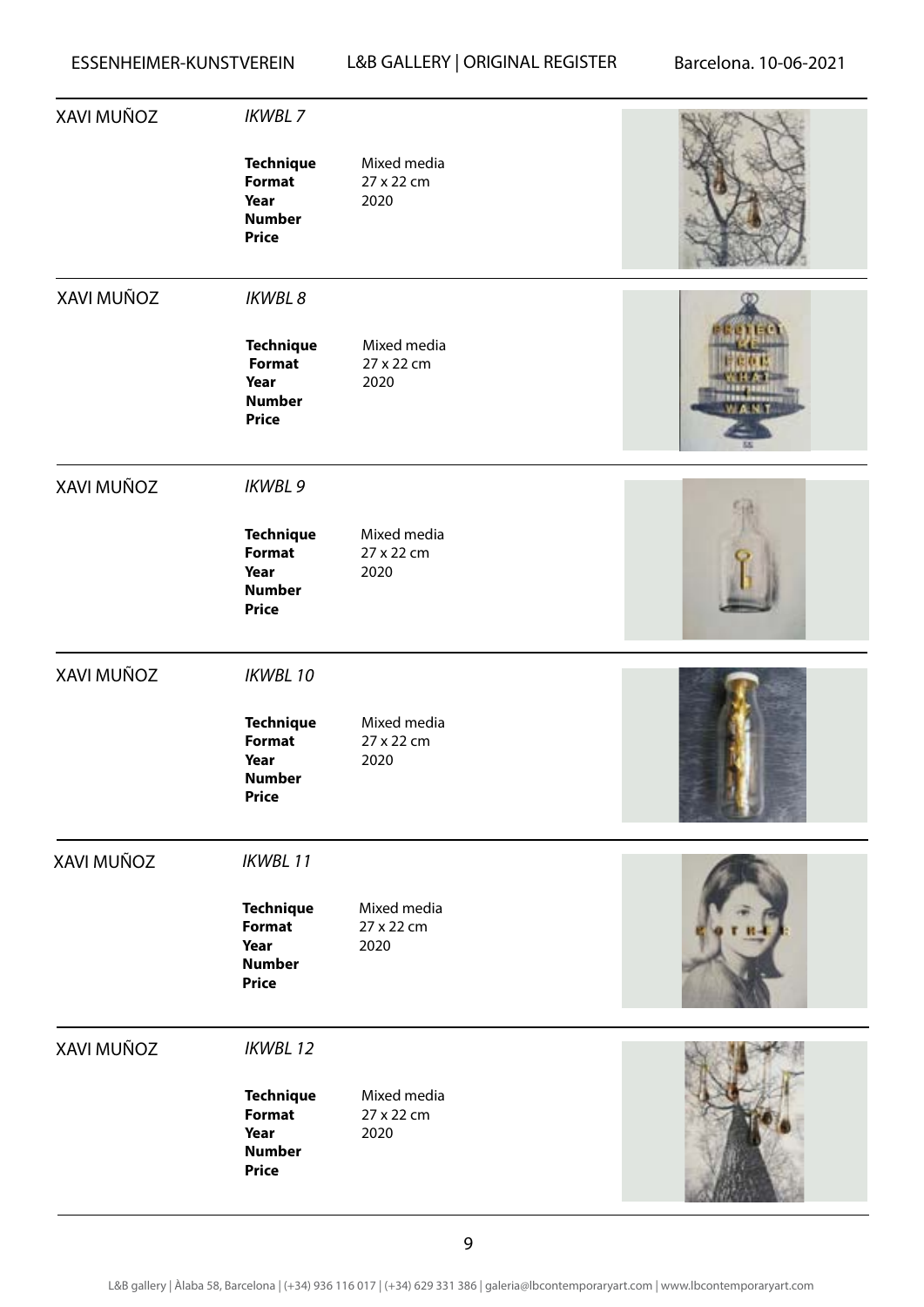| XAVI MUÑOZ | IKWBL 13                                                                                                                          |                                                                                                               |       |
|------------|-----------------------------------------------------------------------------------------------------------------------------------|---------------------------------------------------------------------------------------------------------------|-------|
|            | <b>Technique</b><br><b>Format</b><br>Year<br><b>Number</b><br><b>Price</b>                                                        | Mixed media<br>27 x 22 cm<br>2020                                                                             | LICHT |
| XAVI MUÑOZ | <b>Dreams</b><br><b>Technique</b><br><b>Format</b><br>Year<br><b>Number</b><br><b>Price</b>                                       | Mixed media (polyester frost and<br>cotton)<br>97 x 130 cm<br>2019<br>4.900€                                  |       |
| XAVI MUÑOZ | L'escala del paisatge I<br>available to 2/3 and 3/3<br><b>Technique</b><br><b>Format</b><br>Year<br><b>Number</b><br><b>Price</b> | Bronze 1/3<br>42 x 36 x 30 cm<br>2014                                                                         |       |
| XAVI MUÑOZ | <b>Technique</b><br><b>Format</b><br>Year<br><b>Number</b><br><b>Price</b>                                                        | Our garden (The Two of Us)<br>Natural elements (vine branches), glass<br>and paint<br>30 x 15 x 12 cm<br>2016 |       |
| XAVI MUÑOZ | Personal Landscape I<br><b>Technique</b><br><b>Format</b><br>Year<br><b>Number</b><br><b>Price</b>                                | Bronze. Unique piece<br>182 x 2 x 2 cm<br>2016                                                                | œ     |
| XAVI MUÑOZ | Personal Landscape II<br><b>Technique</b><br><b>Format</b><br>Year<br><b>Number</b><br><b>Price</b>                               | Nature elements, glass and golden<br>glitter<br>182 x 9 x 9 cm<br>2016                                        |       |